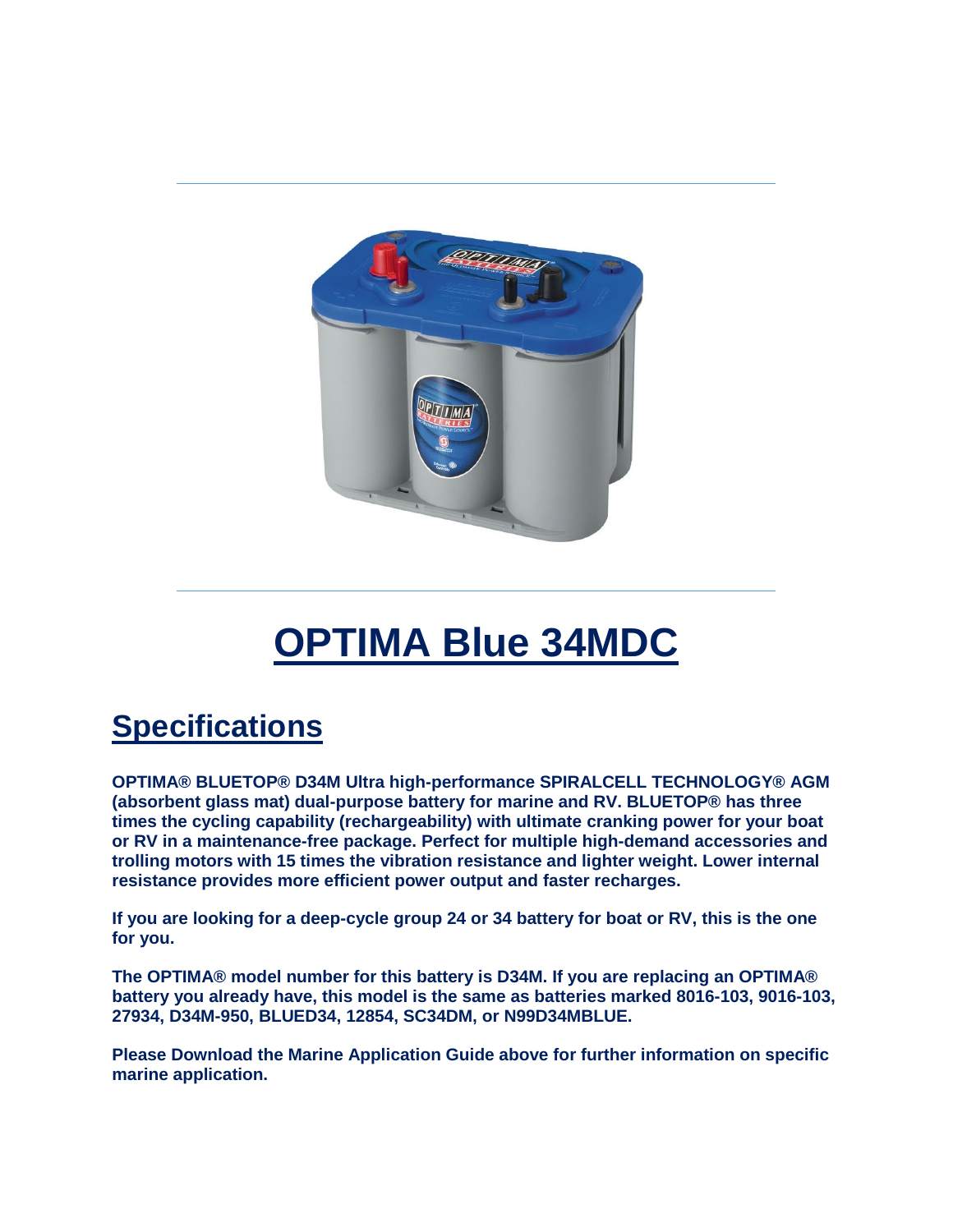| <b>Battery Model:</b> | <b>D34M</b>      |
|-----------------------|------------------|
| <b>Part Number:</b>   | 8016-103         |
| <b>NSN:</b>           | 6140 01 475 9355 |
| <b>UPC Code:</b>      | 8 11405 00103 1  |

| <b>Performance Data</b>                         |                                                                              |  |
|-------------------------------------------------|------------------------------------------------------------------------------|--|
| <b>Cold Cranking Amps:</b>                      | 750                                                                          |  |
| <b>Cranking Amps:</b>                           | 870                                                                          |  |
| <b>Nominal Voltage:</b>                         | 12 volts                                                                     |  |
| <b>Open Circuit Voltage (fully</b><br>charged): | 13.1 volts                                                                   |  |
| <b>Internal Resistance (fully</b><br>charged):  | 0.0028 ohms                                                                  |  |
| <b>Capacity:</b>                                | 55 Ah (C/20)                                                                 |  |
| <b>Reserve Capacity:</b>                        | BCI: 120 minutes (25 amp discharge, 80°F (26.7°C),<br>to 10.5 volts cut-off) |  |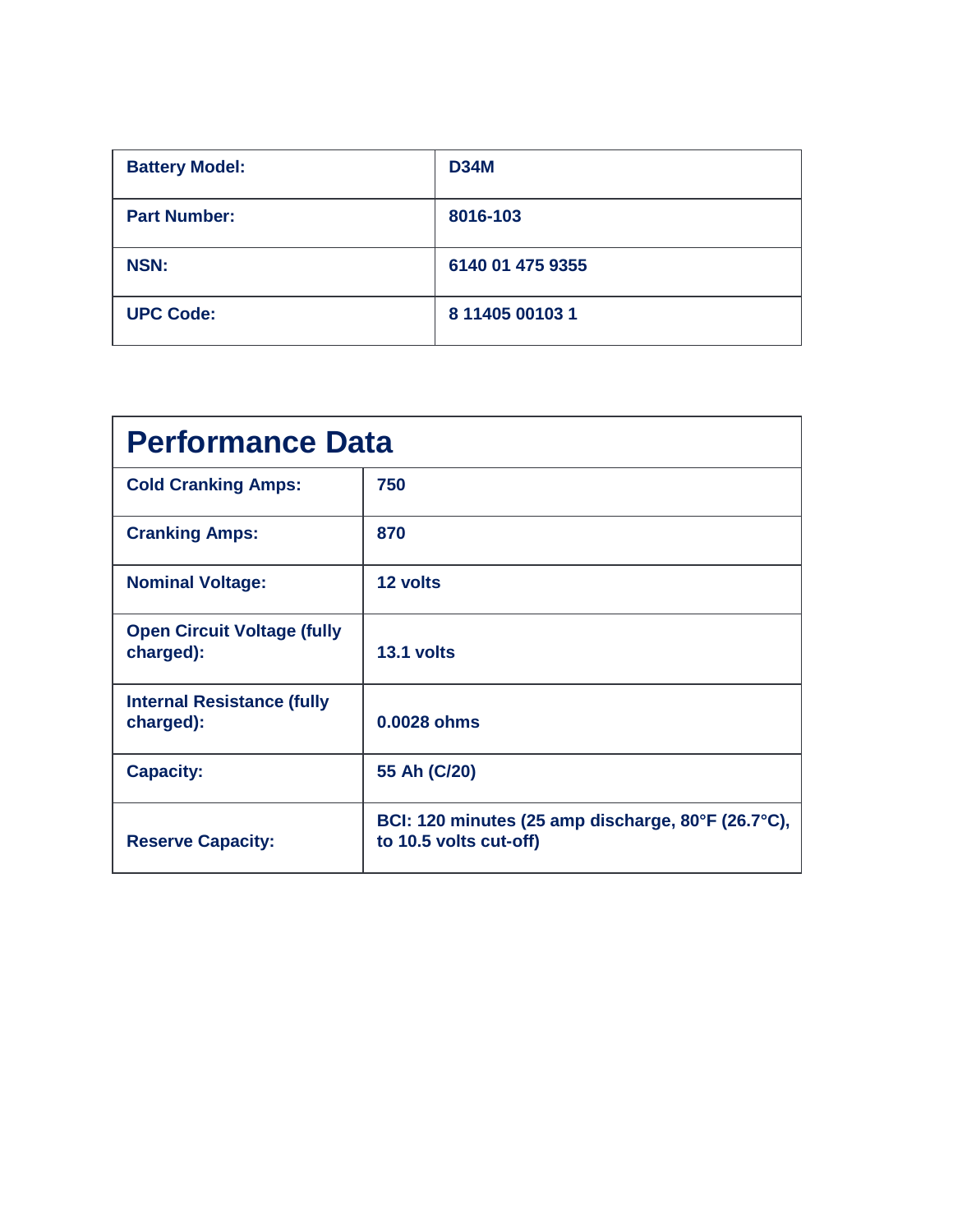| <b>Physical Characteristics</b> |                                                                                                                 |  |
|---------------------------------|-----------------------------------------------------------------------------------------------------------------|--|
| <b>Plate</b><br>Design:         | High purity lead-tin alloy. Wound cell configuration utilizing<br>proprietary<br><b>SPIRALCELL TECHNOLOGY®.</b> |  |
| <b>Electrolyte:</b>             | Sulfuric acid, H <sub>2</sub> SO <sub>4</sub>                                                                   |  |
| Case:                           | <b>Polypropylene</b>                                                                                            |  |
| <b>Case Color:</b>              | <b>Light Gray</b>                                                                                               |  |
| <b>Cover Color:</b>             | "OPTIMA" Blue                                                                                                   |  |
| <b>Group Size:</b>              | <b>BCI: 34</b>                                                                                                  |  |
| <b>Post Type:</b>               | Dual SAE & 5/16 Stainless Stud                                                                                  |  |
| <b>Weight:</b>                  | 43.5 lb                                                                                                         |  |
| Length:                         | 10.06 in                                                                                                        |  |
| Width:                          | 6.88 in                                                                                                         |  |
| Height:                         | 7.94 in                                                                                                         |  |

| <b>Power</b>                |          |
|-----------------------------|----------|
| CCA (BCI 0 <sup>o</sup> F): | 750 amps |
| $MCA$ (BCI 32 $\degree$ F): | 870 amps |